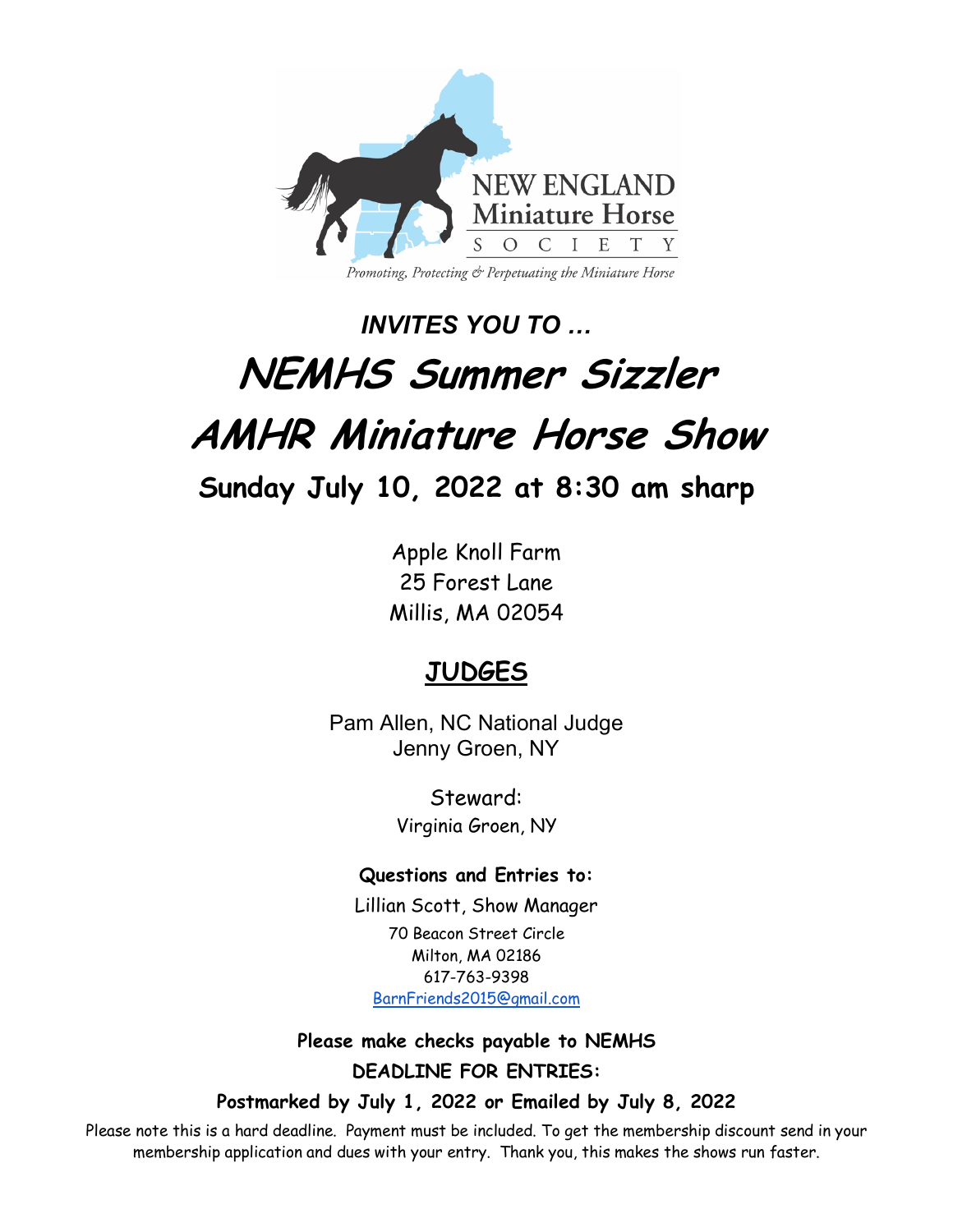This show is accredited and conducted under the 2022 rules and regulations of the AMHR. All horses must be registered with AMHR. All horses must be measured by the AMHR steward or present a measurement slip documenting measurement by an official AMHR steward within the last 60 days or a permanent measurement card for miniatures 3 years & older showing one measurement in year 2022. Youth and/or amateur numbers must be provided. Valid AMHR registration, current Coggins (within 1 year), and health certificate within 30 days on out-of-state horses must be provided. Foals six months and younger do not require a Coggins.

PREMIUMS: Ribbons will be awarded for first through sixth place in each class, Grand and Reserve Champions, and Champion Halter horses.

#### **General Rules**

1. Evidence of any inhumane treatment to a horse in or out of the show ring will result in disqualification of that horse and that exhibitor for the balance of the show, as well as all of that horse's and exhibitor's points, ribbons, and trophies. All entry, stall, and office fees will be forfeited.

2. No Pets, please leave your dogs at home.

3. Trash: Trash cans are available near the arena. Please dispose of your trash properly.

4. Members of NEMHS, exhibitors, representatives and spectators agree to conduct themselves professionally and utilize good sportsmanship at all times. Violators are subject to removal form the grounds.

5. Dress Code: Absolutely no torn jeans, sweat pants, shorts, t-shirts, tank tops or open toed shoes are allowed in the ring. This includes all ring personnel. Proper show attire will be worn by exhibitors in the ring at all times, including Championship and Supreme classes. Please refer to your rulebook, especially for Showmanship dress rules.

6. Judge Evaluation Cards will be available in the show office, and may be completed on a voluntary basis.

7. Return Check Fee: NEMHS will charge a fee of \$20.00 for returned checks

8. Refunds: No refunds will be given on any office fees or stall fees. Refunds will only be given on receipt of veterinary certificate stating the reason the horse was unable to show. Substitutions will be accepted without penalty. This show will run rain or shine. Indoor arena.

#### **Entries**

1. Please Pre-Enter if possible. Entries postmarked or emailed after the deadline are subject to an additional \$20 fee per horse. *Pre-entries must be accompanied with payment*. Refunds will be made with a veterinarian's certificate or a physicians' letter. Please see refunds above.

2. Provided you have pre-entered, Post Entries (extra classes) may be added on the day of the show without penalty.

3. Please take care to fill out the entry form completely and carefully, and include your **SIGNATURE** and **amateur/youth #'s** where indicated.

4. A copy of both sides of your horses' AMHR registration papers MUST ACCOMPANY THE ENTRY FORM, and BE PRESENTED AT MEASURING

5. Youth and Amateur exhibitors must hold current AMHR Youth or Amateur cards, or may apply with the show steward for 'pending' status on the day of the show. Please include your youth and amateur numbers on the entry form, and enclose a COPY OF YOUR CURRENT YOUTH AND AMATEUR CARDS WITH YOUR ENTRY FORM. Amateurs must also SIGN the entry form where indicated. AMHR youth are those youth 18 years & under as of January 1, 2022.

6. Gelding Status: It must be reflected on the registration papers in order for the horse to be shown in any AMHR classes.